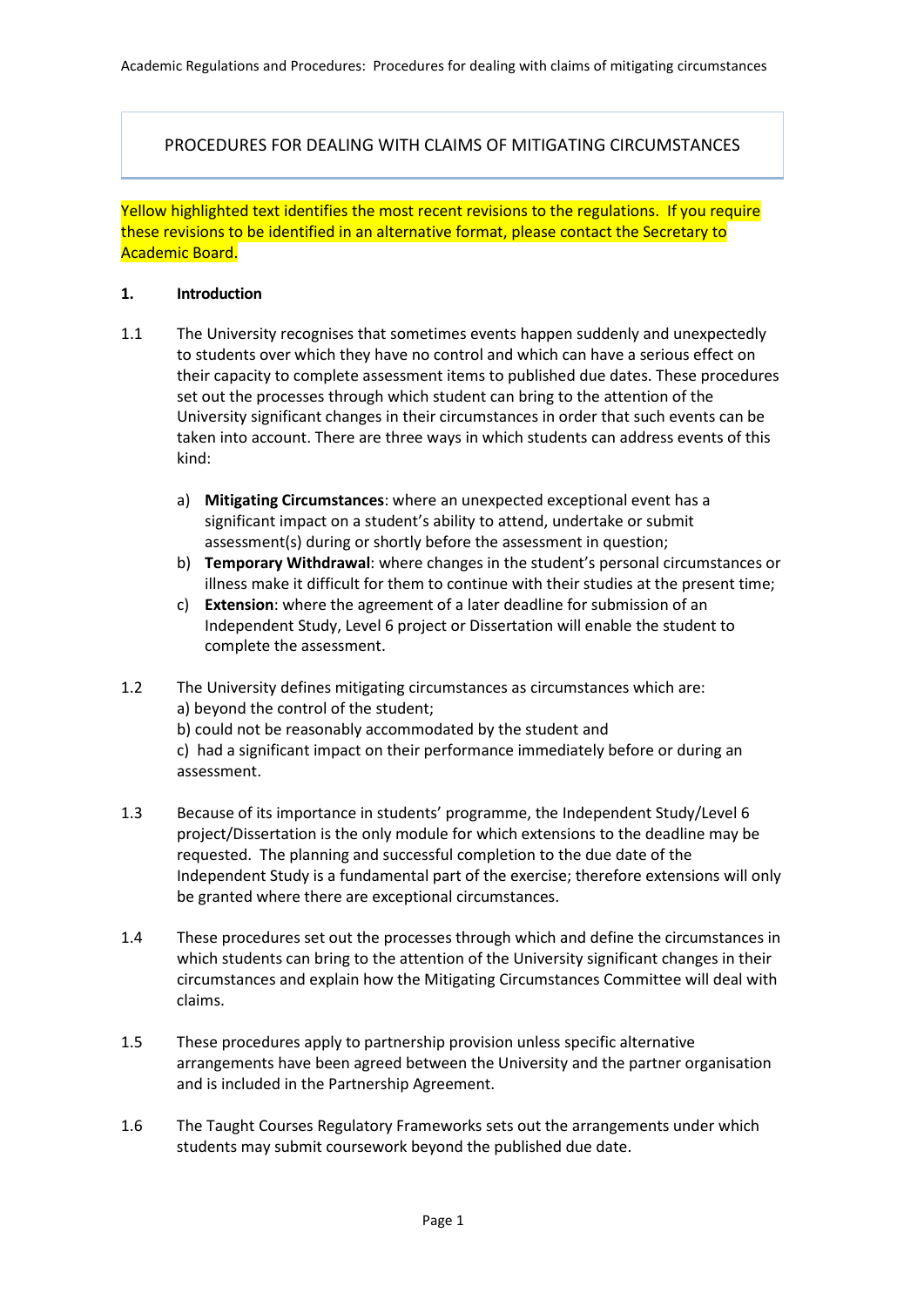- 1.7 These procedures are intended to encourage student engagement in assessments and as such attempts to encourage claims based upon the late submission of assessment items as opposed to non submission. Incomplete assessments should always be referenced appropriately. If a tutor suspects that a student has cheated, they will make a written report to the Academic Integrity Tutor, providing evidence for their suspicion as required by the 'Procedures for Investigations of Cases of Alleged Academic Misconduct'.
- 1.8 The Mitigating Circumstances procedures **cannot** be used to overturn the decision of an Academic Integrity Tutor or Academic Misconduct Committee.
- 1.9 No student making a claim under these procedures, whether successfully or otherwise, will be treated less favourably than would have been the case had a claim not been made.
- 1.10 Information divulged by the student will be treated in confidence. Where mitigating circumstances raises concerns about a student's fitness to practise, then the University's Fitness to Practise should also be consulted.
- 1.11 The outcome of a claim will be passed to the Board of Examiners and the Module Leader, but the detailed circumstances will remain confidential.

# **2. Responsible Body**

2.1 Academic Board has authorised the Mitigating Circumstances Committee to consider and decide claims of mitigating circumstances or a request for an extension on its behalf. No other person or body may consider claims of mitigating circumstances or a request for an extension.

# **3. The Role of the Board of Examiners**

- 3.1 Boards of Examiners should not take account of exceptional mitigating circumstances when considering an individual student's assessment results.
- 3.2 When a Mitigating Circumstances Committee has approved a student's claim, the Board of Examiners will be advised at its next meeting of this decision.

# **4. Eligibility for Claims**

- 4.1 A claim for exceptional mitigating circumstances may be submitted in relation to:
	- a) late submission of coursework, submitted up to one week (seven days) later than the published assessment due date;
	- b) non attendance at an examination;
	- c) non-submission of an assessment item;
	- d) assessment that has been submitted but where the student believes that their performance was adversely affected;
	- e) In the case of a MPhil or PhD student, where the student believes that their performance in the viva voce examination was adversely affected; a claim can be made in respect of the viva voce examination.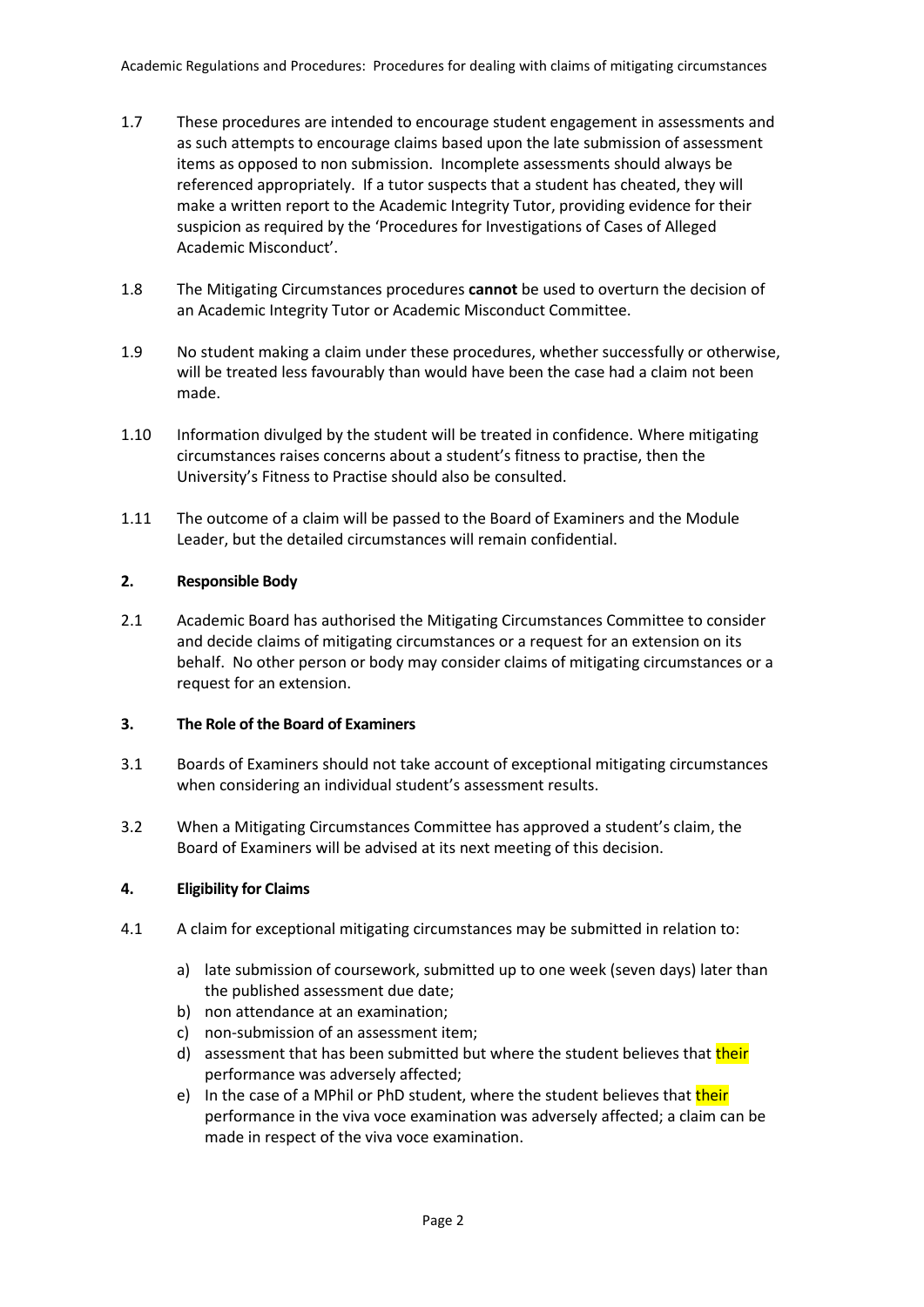# **5. Grounds for Claims of Exceptional Mitigating Circumstances**

- 5.1 Many mild illnesses and routinely difficult or upsetting events do occur in life. It is a normal part of life to have to manage these and continue with work or study. Therefore many such difficulties are not normally approved as representing grounds for the submission for claims of exceptional mitigating circumstances.
- 5.2 It is the responsibility of any students with a long-term condition or problem which may affect their study and assessment to seek advice as early as possible and use the support services available through the University or partner organisation to ensure that they can study and undergo formal assessment in the way which meets their special needs but still allows them to demonstrate their real academic ability
- 5.3 The following represent grounds which will not normally be approved:
	- a) Illnesses of a mild or short-term nature such as colds, headaches, stomach upsets.
	- b) A disability or chronic illness does not constitute exceptional mitigating circumstances unless there is medical evidence of a sudden and unforeseen deterioration or a particularly severe episode.
	- c) The usual financial difficulties experienced by most students do not constitute mitigating circumstances, unless there has been a significant, sudden and unexpected change in financial circumstances, such as redundancy, bankruptcy.
	- d) The usual professional commitments or employment demands do not constitute mitigating circumstances, unless there is evidence from an employer that commitments and demands have been exceptionally substantial and temporary.
	- e) The loss of material due to failure or theft of a computer or associated device (e.g. USB memory pen or printer) does not constitute mitigating circumstances as students are required to ensure that their work is adequately backed up.
	- f) Lack of access to University facilities as a result of an unpaid debt to the University.
	- g) Claims arising from poor time management or personal organisation (e.g. failure to plan for foreseeable events such as travel problems resulting in late submission of coursework; misreading the examination timetable; failure to follow the instructions regarding the submission of assessment items).
	- h) Claims relating to pregnancy do not constitute mitigating circumstances, unless there is evidence that there have been complications.
	- i) Claims relating to circumstances within a student's control (e.g. family wedding or holiday; paid employment; booking an alternative flight; choosing to miss an assessment or coursework due date for something considered more important).
	- j) Claims relating to 'assessment stress'. Experiencing an increase in anxiety leading up to and during an assessment(s) is a common experience for many students.
	- k) Claims where the problem is caused by English being an additional language.
	- l) being subject to Procedures such as Academic Misconduct, Disciplinary or Fitness to Practise.
- 5.4 The following represent potential grounds for the submission of claims:
	- a) significant illness during an assessment such as an exam or presentation;
	- b) significant illness lasting for several days and which is serious enough to prevent a student from making progress with or submitting an assessment;
	- c) Serious illness of a close family member which means a student needs to provide significant caring support and which has not been planned for;
	- d) a very close family member or friend dies;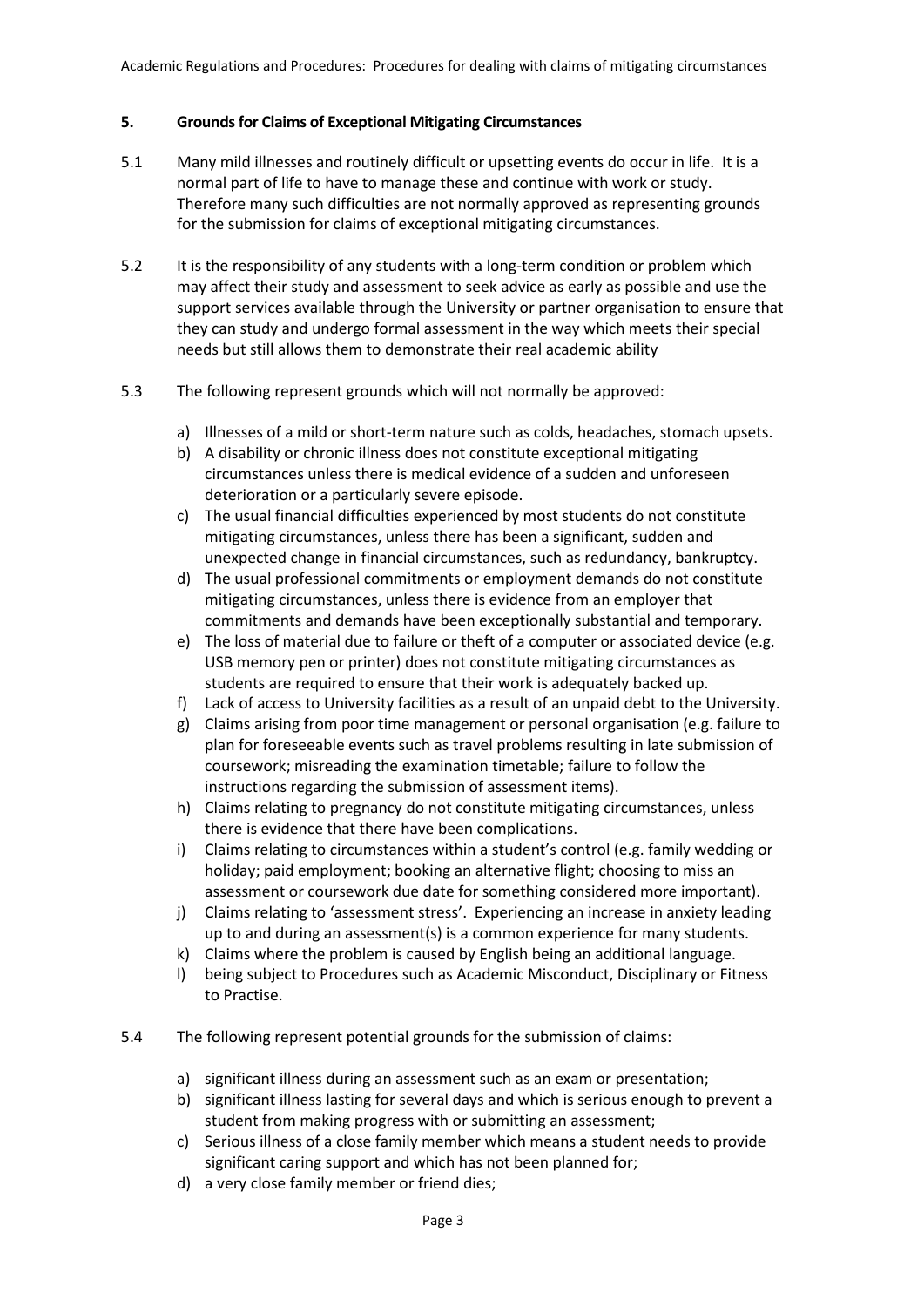- e) the student is a victim of a crime
- f) being called for jury service which cannot be deferred;
- g) [Participation in sport at an elite level](https://www2.worc.ac.uk/registryservices/documents/SupportingEliteAthletesAcademicStudyPolicy.pdf) by either representing their country at a major international competition, preparation immediately preceding an international competition or participating in a major national championship
- h) Excessive employment demands which were substantial and temporary (it is not expected that full time students will claim on this basis)
- i) Serious family difficulties
- j) Any other factor having a substantial effect on performance
- 5.5 The examples listed above are not exhaustive, but refer to the most common reasons for successful and unsuccessful claims. Students are advised to refer to the Mitigating Circumstances FAQ on the University's website[: www.worcester.ac.uk/registry.](http://www.worcester.ac.uk/registry)

# **6. Submission of Claims**

- 6.1 A claim for Mitigating Circumstances must be submitted on a Mitigating Circumstances Form. For it to be considered valid it must be completed in full and specify:
	- a) the full name of the student;
	- b) the correct student ID number;
	- c) the correct module code(s);
	- d) the assessment item(s) affected;
	- e) the relevant assessment item due date(s);
	- f) provide full details of the circumstances, and how these circumstances have affected the student;
	- g) be signed and dated by the student, unless it is impossible for the student to sign;
	- h) be accompanied with the appropriate independent documentary evidence.
- 6.2 A application for an extension must be submitted on a Request for Extension Form<sup>1</sup>. For it to be considered valid it must be completed in full and specify:
	- a) the full name of the student;
	- b) the correct student ID number;
	- c) the correct module code;
	- d) the name of the Supervisor(s)
	- e) The relevant due date;
	- f) provide full details of the circumstances, and how these circumstances have affected the student;
	- g) be signed and dated by the student, unless it is impossible for the student to sign;
	- h) Be supported by the appropriate supervisor;
	- i) be accompanied with the appropriate independent documentary evidence.
- 6.3 The student should keep a copy of their form and the independent documentary evidence submitted for their own records.

# **7. Deadline(s) for submissions**

7.1 It is the responsibility of a student wishing to make a claim to ensure s/he is aware of the deadline for the submission of a claim and that it is submitted by the published deadline.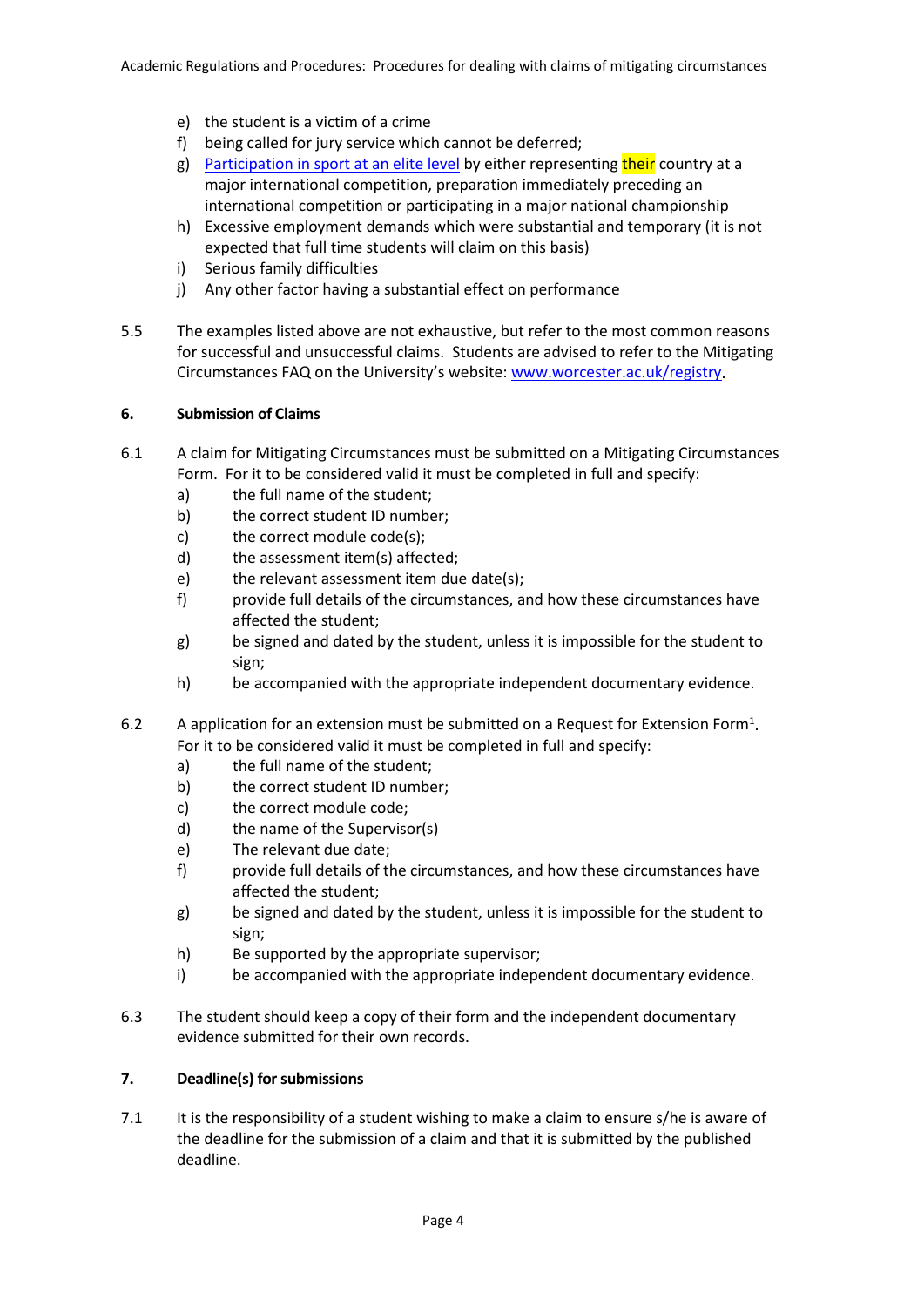- 7.2 Claims for Mitigating Circumstances must be received in Registry Services up to one week (seven days) after the assessment submission date. Claims should not be submitted so far in advance that the impact of the mitigating circumstances cannot be assessed.
- 7.3 Requests for extensions must be made a minimum of two weeks **before** the submission deadline in order to be given consideration.
- 7.4 Submission of a mitigating circumstance claim/extension request should not be delayed due to evidence not yet being available.
- 7.5 Claims submitted late will not be considered unless the Chair of the Mitigating Circumstances Committee (or nominee) is satisfied that the student has provided a credible and compelling explanation explaining why they did not bring the circumstances to the attention of the committee by the deadline (e.g. hospitalisation). Reasons such as not being aware of the procedure and/or deadlines will not be approved.
- 7.6 In those parts of courses which relate to a professional or similar requirement (for example, school experience and clinical attachments) students will be required to notify any problems which occur during the placement. Details of these requirements will be set out in the relevant course handbook. The Mitigating Circumstances Committee will refer claims relating to the placement to an independent group within the relevant School to review and recommend an outcome to the Mitigating Circumstances Committee.

# **8. Evidence**

- 8.1 All claims must be supported by appropriate independent documentary evidence which is authentic and timely.
	- a) Claims in relation to late submission of coursework would normally require evidence to demonstrate mitigating circumstances for the period immediately leading up to the assessment and/or the published coursework due date;
	- b) Claims in relation to non-attendance at an examination would normally require evidence to demonstrate mitigating circumstances for the period immediately leading up to the examination and/or the date of the examination in question;
	- c) Claims in relation to non submission of coursework would normally require evidence to demonstrate mitigating circumstances for the period immediately leading up to the assessment and/or the published coursework due date and must in addition demonstrate why it was not possible to submit the coursework within the late coursework period;
	- d) Claims in relation to performance adversely affected would normally require evidence to demonstrate mitigating circumstances for the period immediately leading up to the assessment and/or the published coursework due date.
	- e) Requests for an extension would normally require evidence to demonstrate mitigating circumstances during the time of completing their study.
- 8.2 It is the student's responsibility to obtain evidence to support the claim; the University will not obtain evidence on the student's behalf or reimburse any charges that a student may incur in obtaining the evidence.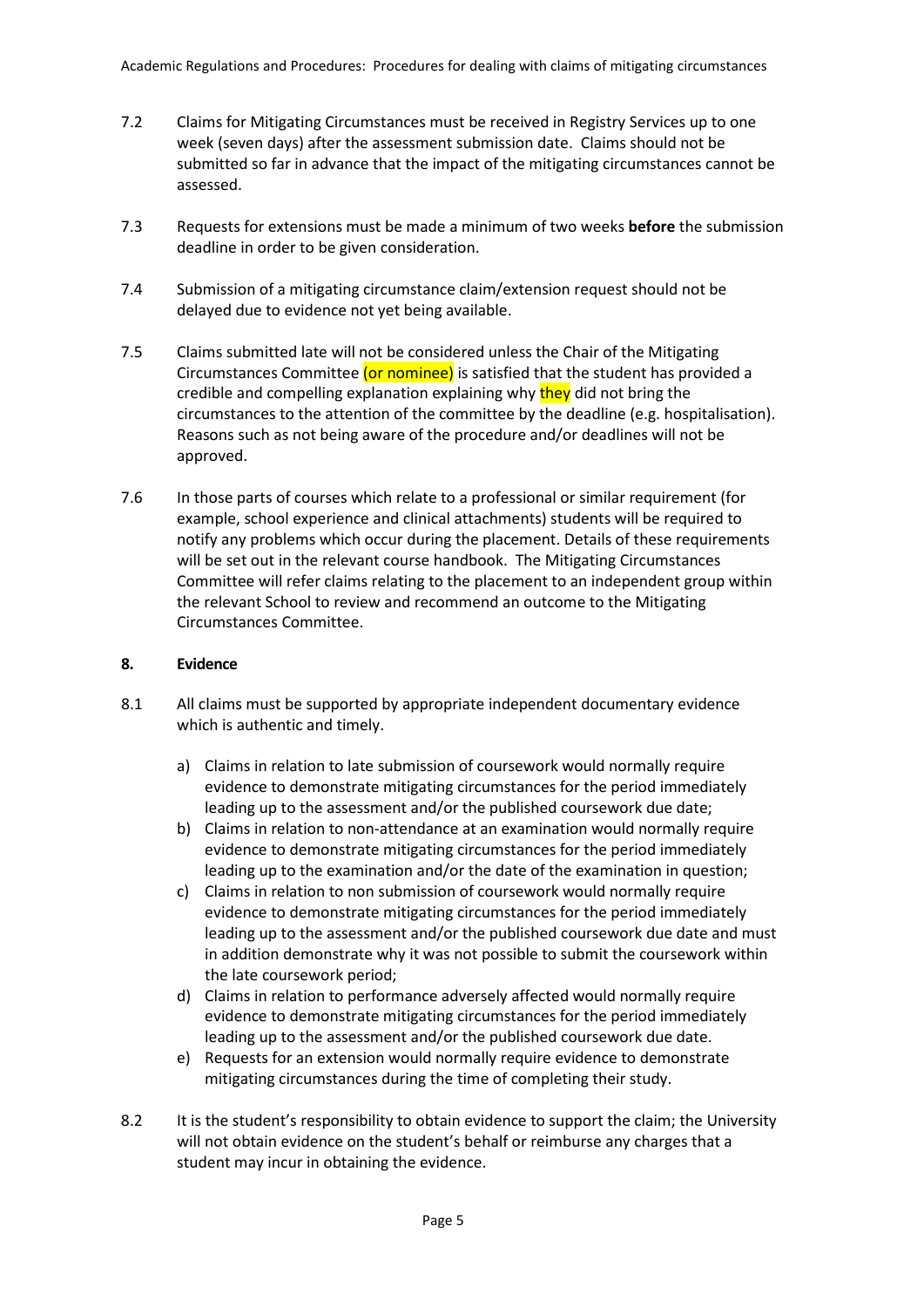- 8.3 Claims which are not supported by evidence, will not be considered.
- 8.4 Evidence must be:
	- a) Genuine the claim will be rejected if it is found that any of the evidence submitted is false, forged or has been tampered with in any way (see below);
	- b) Independent letters from relatives or friends are not accepted;
	- c) Written in English if the evidence was written in a language other than English, an official translated copy must be supplied;
	- d) Dated; and
	- e) On official, headed paper or have an official stamp or seal of the issuing authority.
- 8.5 The evidence supplied does not have to be an original document. Photocopied or scanned documents will be accepted, but the student may be required to supply the original as well.
- 8.6 Evidence is regularly checked to make sure it is genuine. By submitting a claim, the student is giving the University permission to carry out these checks. If a student submits evidence which is found to be false, forged or has been tampered with in any way it will result in disciplinary action being taken against the student.

| <b>Mitigating Circumstance</b>                                                                                                                                                                                                                | <b>Evidence includes</b>                                                                                                                                                                                                                                                                                                                                                                                                 |
|-----------------------------------------------------------------------------------------------------------------------------------------------------------------------------------------------------------------------------------------------|--------------------------------------------------------------------------------------------------------------------------------------------------------------------------------------------------------------------------------------------------------------------------------------------------------------------------------------------------------------------------------------------------------------------------|
| Significant illness during an assessment<br>such as an exam or presentation;<br>Significant illness lasting for several days<br>and which is serious enough to prevent a<br>student from making progress with or<br>submitting an assessment; | Letter from a doctor, nurse or hospital<br>$\bullet$<br>Must be on official, headed paper or have<br>an official stamp<br>Must be written at the time of the illness<br>or accident<br>• Must say that the student is or will be unfit<br>to study at the time of the assessment.<br>A letter stating, for example, "the student<br>informs me that they were unwell during"<br>will not be deemed acceptable supporting |
| Serious illness of a close family member<br>which means a student needs to provide<br>significant caring support and which has<br>not been planned for;                                                                                       | evidence.<br>• Letter from a doctor, nurse or medical<br>professional confirming the circumstances<br>• Letter from a doctor, nurse or relevant<br>professional confirming the effect the<br>circumstances are having on the students<br>ability to do the assessment                                                                                                                                                    |
|                                                                                                                                                                                                                                               | • Must be on official, headed paper or have<br>an official stamp<br>• Must confirm the dates of the illness                                                                                                                                                                                                                                                                                                              |
| A very close family member or friend<br>dies;                                                                                                                                                                                                 | • Death certificate<br>• Order of Service                                                                                                                                                                                                                                                                                                                                                                                |
| A victim of a crime;                                                                                                                                                                                                                          | • Police report giving the date of the crime<br>• Must be on official, headed paper                                                                                                                                                                                                                                                                                                                                      |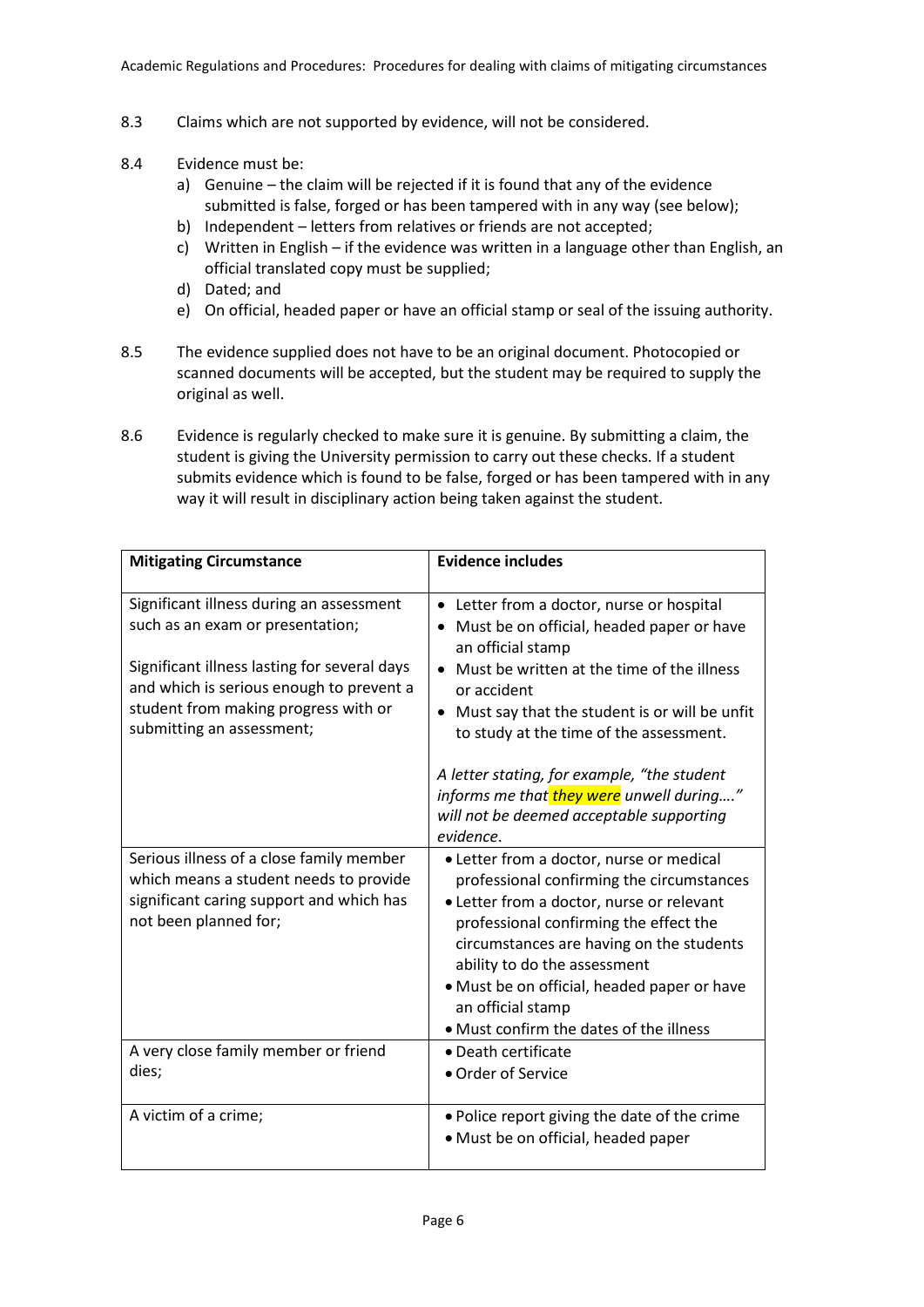|                                                                                                                                                                                                                                                     | A crime reference numbers alone without<br>further information will not be accepted                                                                                                                                                                                                               |
|-----------------------------------------------------------------------------------------------------------------------------------------------------------------------------------------------------------------------------------------------------|---------------------------------------------------------------------------------------------------------------------------------------------------------------------------------------------------------------------------------------------------------------------------------------------------|
| Being called for jury service which cannot<br>be deferred;                                                                                                                                                                                          | • Letter from a court official confirming the<br>date(s) that the student's is required to<br>attend.                                                                                                                                                                                             |
|                                                                                                                                                                                                                                                     | Given the notice period provided for jury<br>service the Committee will expect a student<br>to have planned to meet assessment<br>deadlines when possible                                                                                                                                         |
| Participation in sport at an elite level by<br>either representing their country at a<br>major international competition,<br>preparation immediately preceding an<br>international competition or participating<br>in a major national championship | • Letter from a sporting National Governing<br>Body (must be on official, headed paper)<br>· Must confirm the dates of competition                                                                                                                                                                |
| Excessive employment demands which<br>were substantial and temporary (it is not<br>expected that full time students will claim<br>on this basis)                                                                                                    | • Letter from an employer confirming the<br>circumstances and dates (must be on<br>official, headed paper)                                                                                                                                                                                        |
| Serious family difficulties                                                                                                                                                                                                                         | • Letter from a doctor, solicitor or other<br>professional person confirming the<br>circumstances and dates (must be on<br>official, headed paper)<br>· Evidence from a doctor, nurse or relevant<br>professional of how the problem is<br>affecting the students ability to do the<br>assessment |
| a significant changes to a student's<br>financial circumstances                                                                                                                                                                                     | • Letter of support from services set up to<br>assist with students suffering financial<br>hardship<br>· Must be on official, headed paper.                                                                                                                                                       |

# **9. The Role of Staff**

- 9.1 Where a student asks a member of staff with personal knowledge of their exceptional mitigating circumstances to provide relevant information in support of their claim, the member of staff may do so if they deem it appropriate and in the interests of the student.
- 9.2 This will include the provision of information about the likely effect of the student's exceptional mitigating circumstances on a particular assignment where this might not be immediately apparent to the Mitigating Circumstances Committee (e.g. in the case of a dramatic or similar performance).
- 9.3 The student will still be required to submit appropriate independent documentary evidence to support the claim.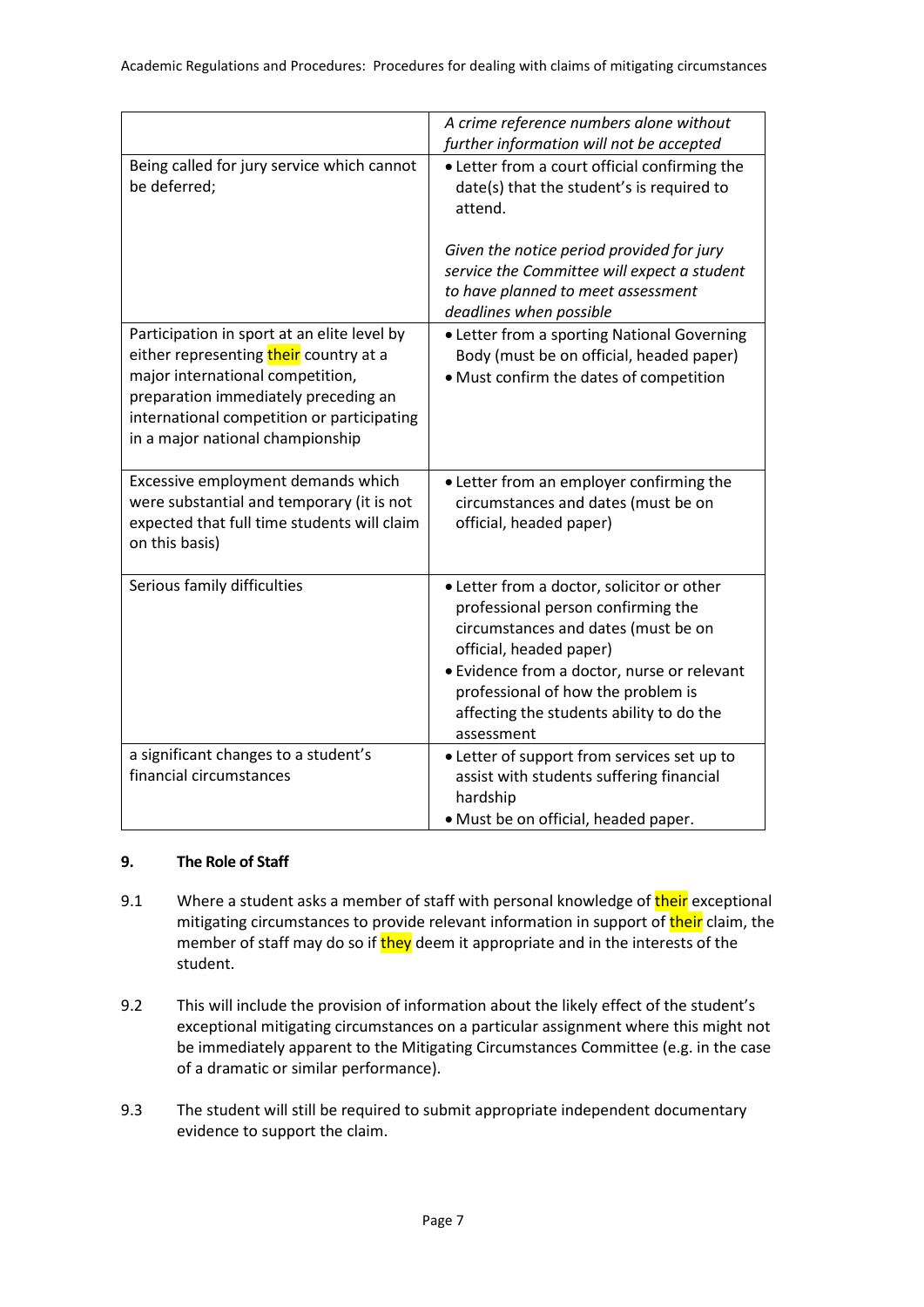- 9.4 Staff are not permitted to grant extensions for the late submission of assessment items.
- 9.5 Relevant staff may be contacted for advice and guidance regarding the nature of the assessment.

# **10. Consideration of Claims**

- 10.1 All mitigating circumstance/extension requests will be considered initially by a Mitigating Circumstances Officer who is authorised to approve a claim.
- 10.2 In order to reach a decision that a student has been affected by mitigating circumstances, the Officer will consider each claim individually and all students will be treated fairly and equitably. The Officer must be satisfied that all three elements of the definition as described in section 1.2 have been demonstrated and will take into account the following when considering the claim:
	- a) Is there independent third party evidence to support the case being made?
	- b) Does the period affected by the claim correspond with the date of the assessment?
	- c) Were the circumstances beyond the control of the student?
	- d) Could the circumstances have been reasonably accommodated by the student?
	- e) Has the student provided a clear supporting statement detailing the nature, severity and impact of the circumstances?
- 10.3 If the Officer does not consider that there is sufficient evidence to support the claim, further evidence may be requested as appropriate which should be provided within one week (seven days) of the request.
- 10.4 If the Officer does not consider the case has been made to approve a claim, the claim will be referred to a Mitigating Circumstances Committee for consideration.

# **11. Mitigating Circumstances Committee**

- 11.1 Membership of the Mitigating Circumstances Committee will comprise three members from a pool which will include:
	- i) The Academic Registrar (or nominee) (who will normally act as Chair)
	- ii) A nominee from each Academic School

Members will be appointed in a way which ensures that where necessary, the Committee has access to specialist knowledge of the course concerned (e.g. where the claim relates to a course of professional training)

11.2 A member of Registry Service's staff will act as Secretary to the Committee. The Secretary is not a member of the Committee.

# **12. Conduct of the Meeting**

- 12.1 The student will not be permitted to attend the meeting at which their claim is considered.
- 12.2 The Committee's decision on the validity of the claim will be based entirely upon consideration of the student's claim and supporting evidence.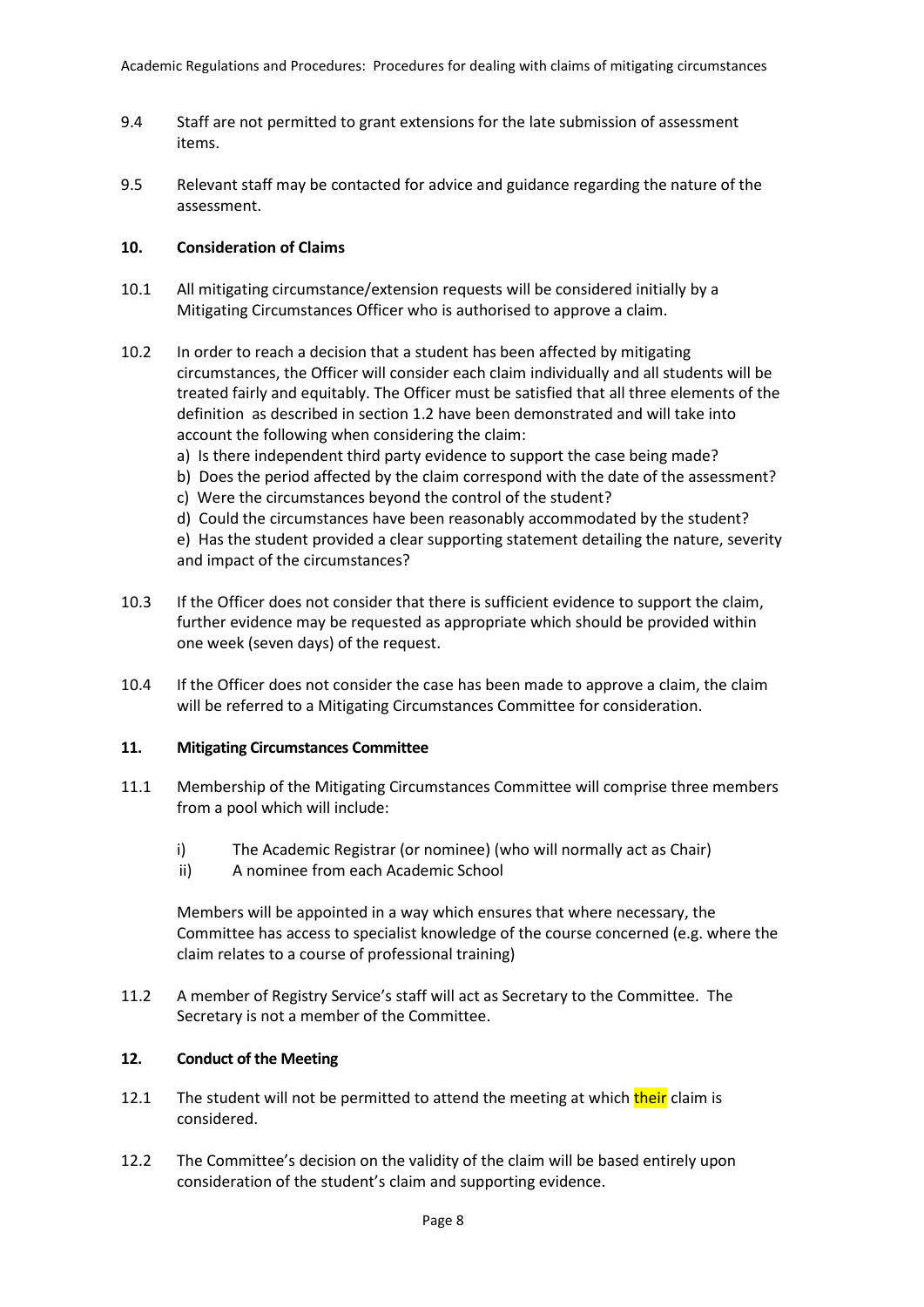- 12.3 In order to reach a decision that a student has been affected by mitigating circumstances, the Committee will consider each claim individually and all students will be treated fairly and equitably. The Committee must be satisfied that all three elements of the definition as described in section 1.2 have been demonstrated and will take into account the following when considering the claim:
	- a) Is there independent third party evidence to support the case being made?
	- b) Does the period affected by the claim correspond with the date of the assessment?
	- c) Were the circumstances beyond the control of the student?
	- d) Could the circumstances have been reasonably accommodated by the student?

e) Has the student provided a clear supporting statement detailing the nature, severity and impact of the circumstances?

12.4 The Committee will consider the claim and the evidence and decide whether to accept or not accept it.

# **13. Decision and Remedy Offered**

- 13.1 Where a student's claim for Mitigating Circumstances is approved, the Officer or Committee will inform the Board of Examiners as follows:
	- a) if the claim is for the late submission of work (within seven days), then any penalties for late work for that assessment item will be removed and the module grade will be calculated in the normal way;
	- b) if the claim is for the non-submission or late submission (after seven days) of work or absence from an examination then the student will be given an opportunity to be assessed at the next assessment point. This will usually be during the reassessment period unless the module is offered at an earlier point.
	- c) if the student made a claim that their performance was adversely affected and had passed the assessment item, the student will be given the opportunity to be assessed at the next assessment point. This will usually be during the reassessment period unless the module is offered at an earlier point.
	- d) In the case of a MPhil or PhD student, where the student made a claim that their performance in the viva voce examination was adversely affected the result will be set aside and the student will be given the opportunity to re-take the viva voce examination.
- 13.2 Individual assessment item grades will **not** be changed as a result of a successful claim for mitigating circumstances
- 13.3 Where a claim has not been accepted due to insufficient or lack of evidence, a student may, within one week (seven days), submit further evidence to support their case.
- 13.4 Where a rejected claim relates to assessment items submitted up to one week (seven days) later than the published due date, the grade awarded will remain subject to the cap at the minimum pass mark.
- 13.5 Where a rejected claim relates to assessment items submitted after one week (seven days) a mark of zero will be awarded for the assessment item(s).
- 13.6 Where a rejected claim relates to reassessment submitted after the published due date, a mark of zero will be awarded for the assessment item(s).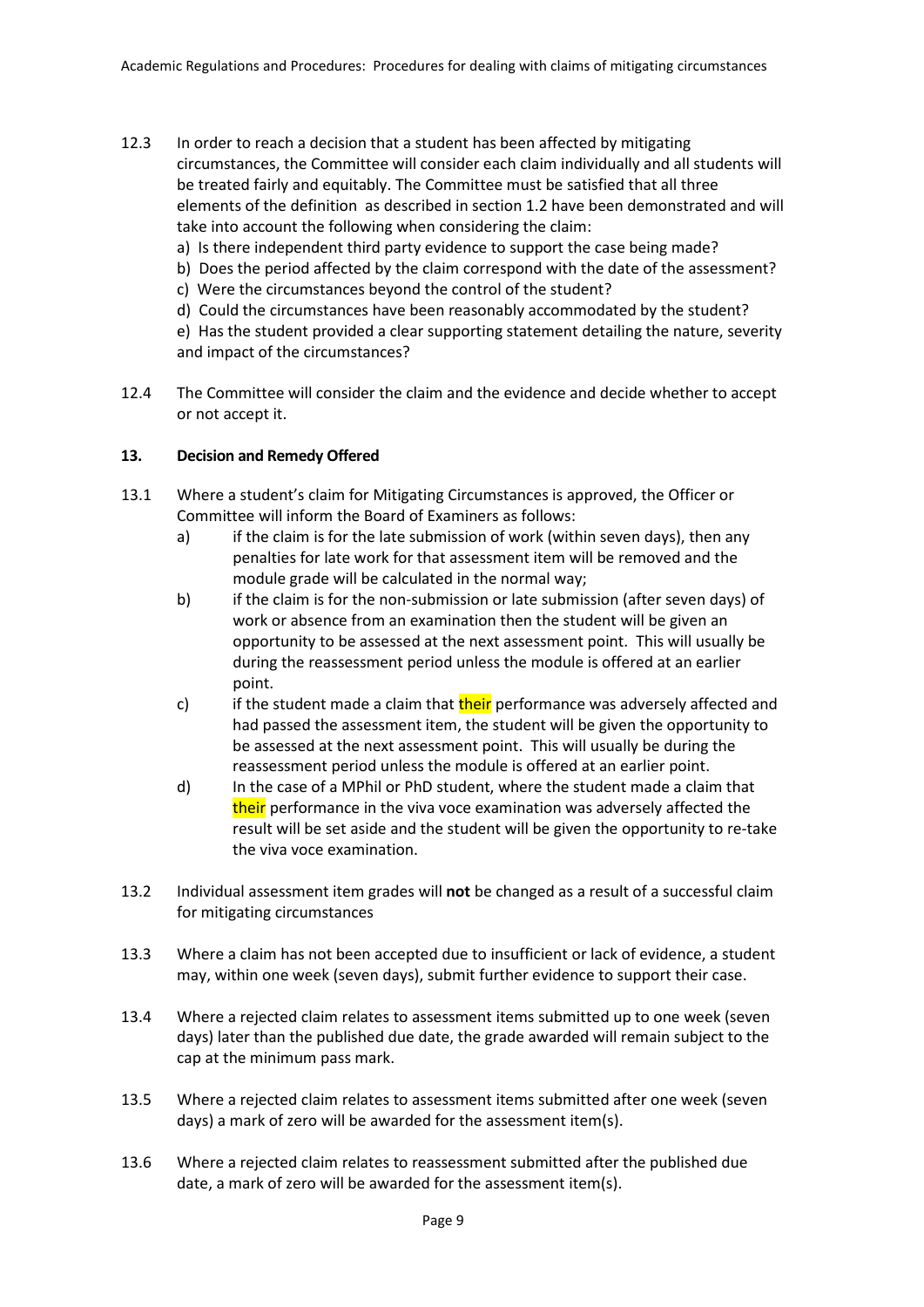13.7 Where a student's application for an extension is approved, the new submission deadline will be set based upon the nature of the claim.

# **14. Communication of Decisions**

- 14.1 The Officer or Secretary to the Mitigating Circumstances Committee will notify the student of the decision via the Student Portal (SOLE) and will also notify the Secretary of the Board of Examiners concerned of the decision for report to the next meeting of the Board of Examiners.
- 14.2 The School concerned will be required to make arrangements for the student to take the assessment again at the next available opportunity.

# **15. Procedures for Review of the Decision**

- 15.1 A student may request a review of the decision made by the Mitigating Circumstances Committee only if s/he believes the procedures have not been properly followed.
- 15.2 A request to review the decision should be made in writing to the Deputy Vice Chancellor and should be made within ten working days of the written decision of the Committee.
- 15.3. The Deputy Vice Chancellor (or nominee) will decide whether the student has shown proper grounds for review.
- 15.4 Where the Deputy Vice Chancellor (or nominee) is satisfied that grounds for a review have been established, the case will be referred back to the Mitigating Circumstances. In all other cases, the original decisions will stand.
- 15.5 The Student Academic Appeals Procedures or Student Complaints Procedure cannot be used to challenge the outcome of a claim of mitigating circumstances.

# **16. Temporary Withdrawal**

- 16.1 There may be occasions when, as a result of changes in a student's personal life or a prolonged/serious bout of illness, the student has difficulty in fulfilling all the requirements of their course. In this situation, the student may wish to consider withdrawing temporarily and returning when they are able to focus again on their course. If a student is considering this option, they should discuss the implications with their Personal Academic Tutor. Further advice, particularly on the implications for funding and student support, can be obtained from **firstpoint**.
- 16.2 Tuition fee refunds will be calculated in line with th[e refund policy.](http://www.worc.ac.uk/finance/documents/Withdrawal_from_the_University_of_Worcester_14-15_-_Document.pdf)
- 16.3 Temporary withdrawal may not be considered the most appropriate form of action if a request is received towards the end of the semester in which a student wishes to stop studying. All requests to temporary withdraw must be approved before a student leaves and there is a form which must be completed and returned to the Student Records Office, Registry Services.